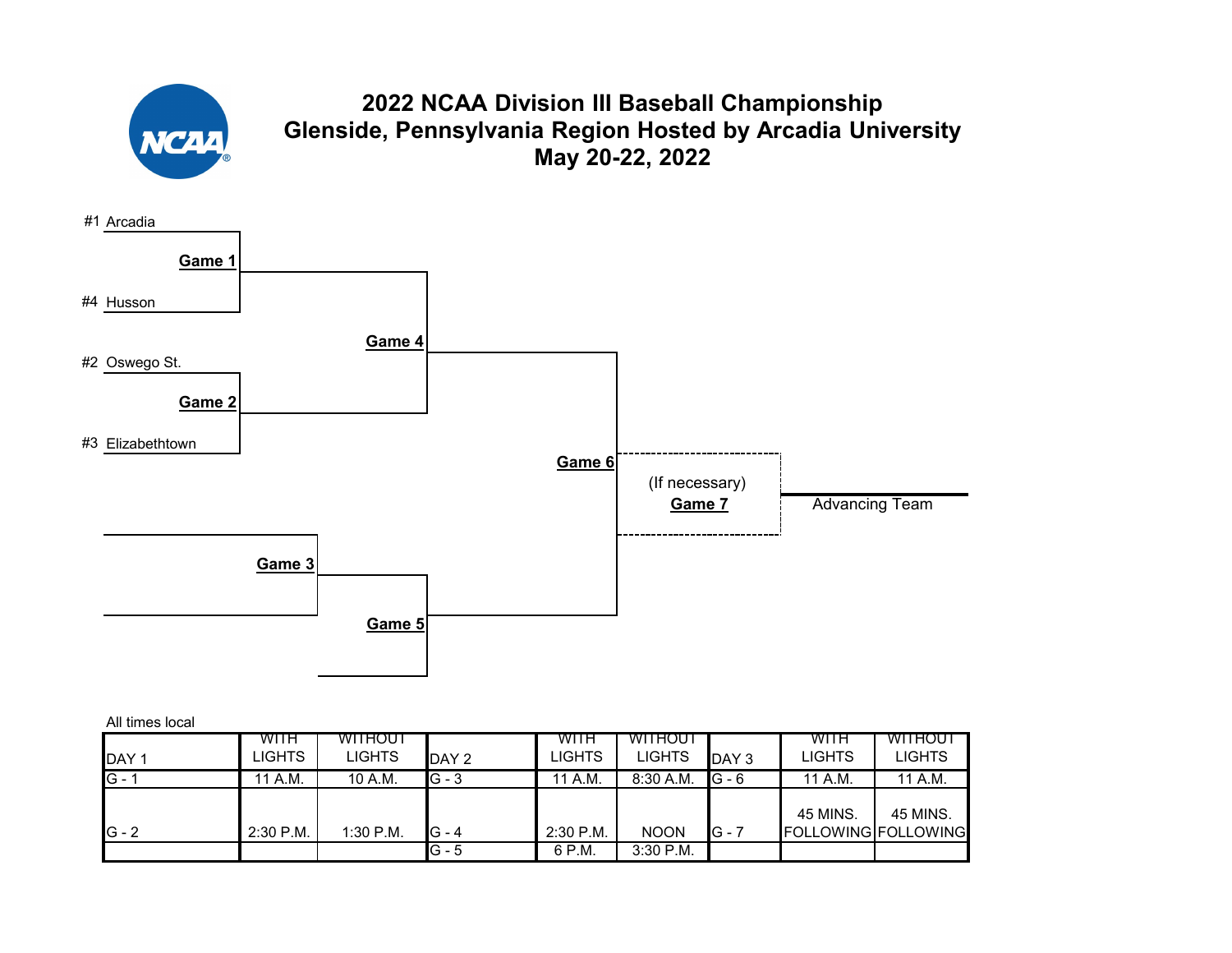

# **2022 NCAA Division III Baseball Championship Orange, California Region Hosted by Chapman University May 20-22, 2022**



| <b>IDAY1</b> | WITH<br>LIGHTS | <b>WITHOUT</b><br><b>LIGHTS</b> | DAY 2            | WITH<br>LIGHTS      | <b>WITHOUT</b><br><b>LIGHTS</b> | DAY 3    | <b>WITH</b><br>LIGHTS           | WITHOUT<br>LIGHTS |
|--------------|----------------|---------------------------------|------------------|---------------------|---------------------------------|----------|---------------------------------|-------------------|
| $G - 1$      | 11 A.M.        | 10 A.M.                         | $G - 3$          | 11 A.M.             | $8:30$ A.M.                     | $IG - 6$ | 11 A.M.                         | 11 A.M.           |
| $IG - 2$     | $2:30$ P.M.    | $1:30$ P.M.                     | IG - 4<br>IG - 5 | 2:30 P.M.<br>6 P.M. | <b>NOON</b><br>$3:30$ P.M.      | $IG - 7$ | 45 MINS.<br>FOLLOWING FOLLOWING | 45 MINS.          |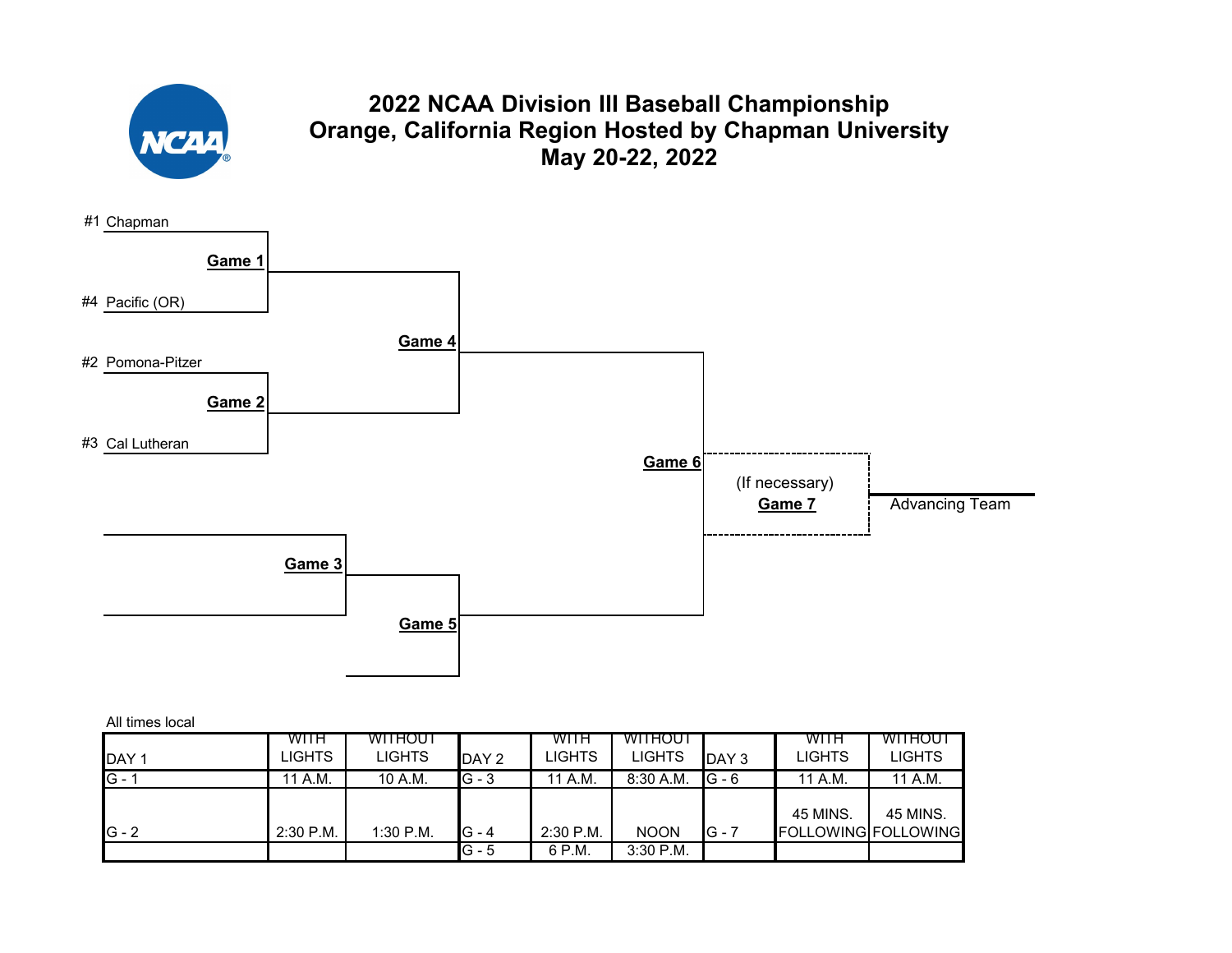

### **2022 NCAA Division III Baseball Championship Granville, Ohio Region Hosted by Denison University May 20-22, 2022**



|                  | <b>WITH</b> | WITHOUT       |         | WITH          | <b>WITHOUT</b> |                  | WITH             | WITHOUT       |
|------------------|-------------|---------------|---------|---------------|----------------|------------------|------------------|---------------|
| DAY <sub>1</sub> | LIGHTS      | <b>LIGHTS</b> | DAY 2   | <b>LIGHTS</b> | <b>LIGHTS</b>  | DAY <sub>3</sub> | LIGHTS           | <b>LIGHTS</b> |
| $IG - 1$         | 11 A.M.     | 10 A.M.       | $G - 3$ | 11 A.M.       | $8:30$ A.M.    | $G - 6$          | 11 A.M.          | 11 A.M.       |
|                  |             |               |         |               |                |                  |                  | 45 MINS.      |
|                  |             |               |         |               |                |                  | 45 MINS.         | FOLLOWIN      |
| $IG - 2$         | $2:30$ P.M. | 1:30 P.M.     | IG - 4  | $2:30$ P.M.   | <b>NOON</b>    | $G - 7$          | <b>FOLLOWING</b> |               |
|                  |             |               | G - 5   | 6 P.M.        | 3:30 P.M.      |                  |                  |               |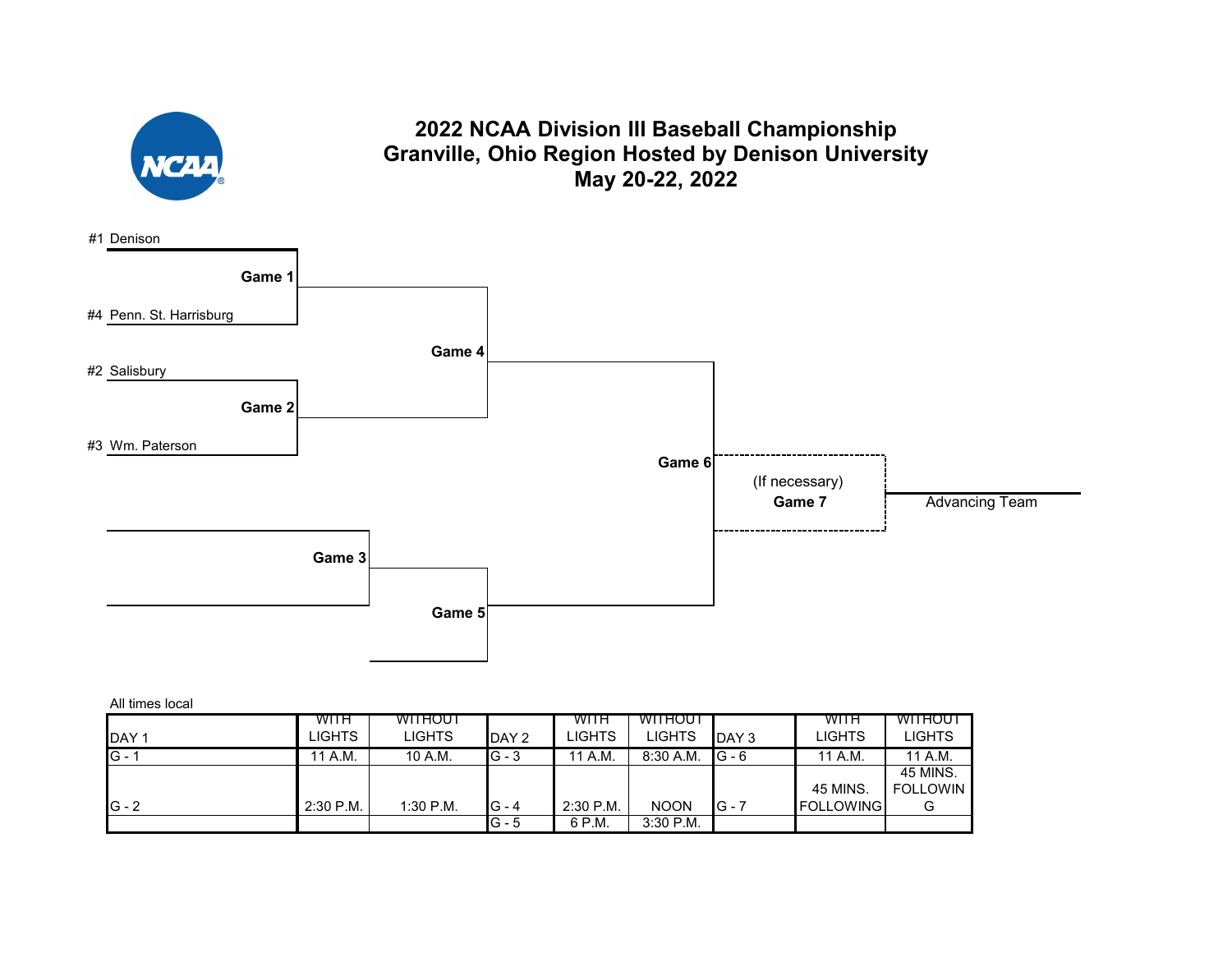

# **2022 NCAA Division III Baseball Championship Immaculata, Pennsylvania Region Hosted by Immaculata University May 20-22, 2022**



|                  | WITH          |                             |         | WITH      | <b>WITHOUT</b> |          | WITH     | WITHOUT             |
|------------------|---------------|-----------------------------|---------|-----------|----------------|----------|----------|---------------------|
| DAY <sub>1</sub> | <b>LIGHTS</b> | <b>WITHOUT LIGHTS DAY 2</b> |         | LIGHTS    | <b>LIGHTS</b>  | DAY 3    | LIGHTS   | LIGHTS              |
| $G - 1$          | A.M.<br>11    | 10 A.M.                     | $G - 3$ | 11 A.M.   | $8:30$ A.M.    | $IG - 6$ | 11 A.M.  | 11 A.M.             |
|                  |               |                             |         |           |                |          |          |                     |
|                  |               |                             |         |           |                |          | 45 MINS. | 45 MINS.            |
| $G - 2$          | $2:30$ P.M.   | $1:30$ P.M.                 | $G - 4$ | 2:30 P.M. | <b>NOON</b>    | $IG - 7$ |          | FOLLOWING FOLLOWING |
|                  |               |                             | G - 5   | 6 P.M.    | $3:30$ P.M.    |          |          |                     |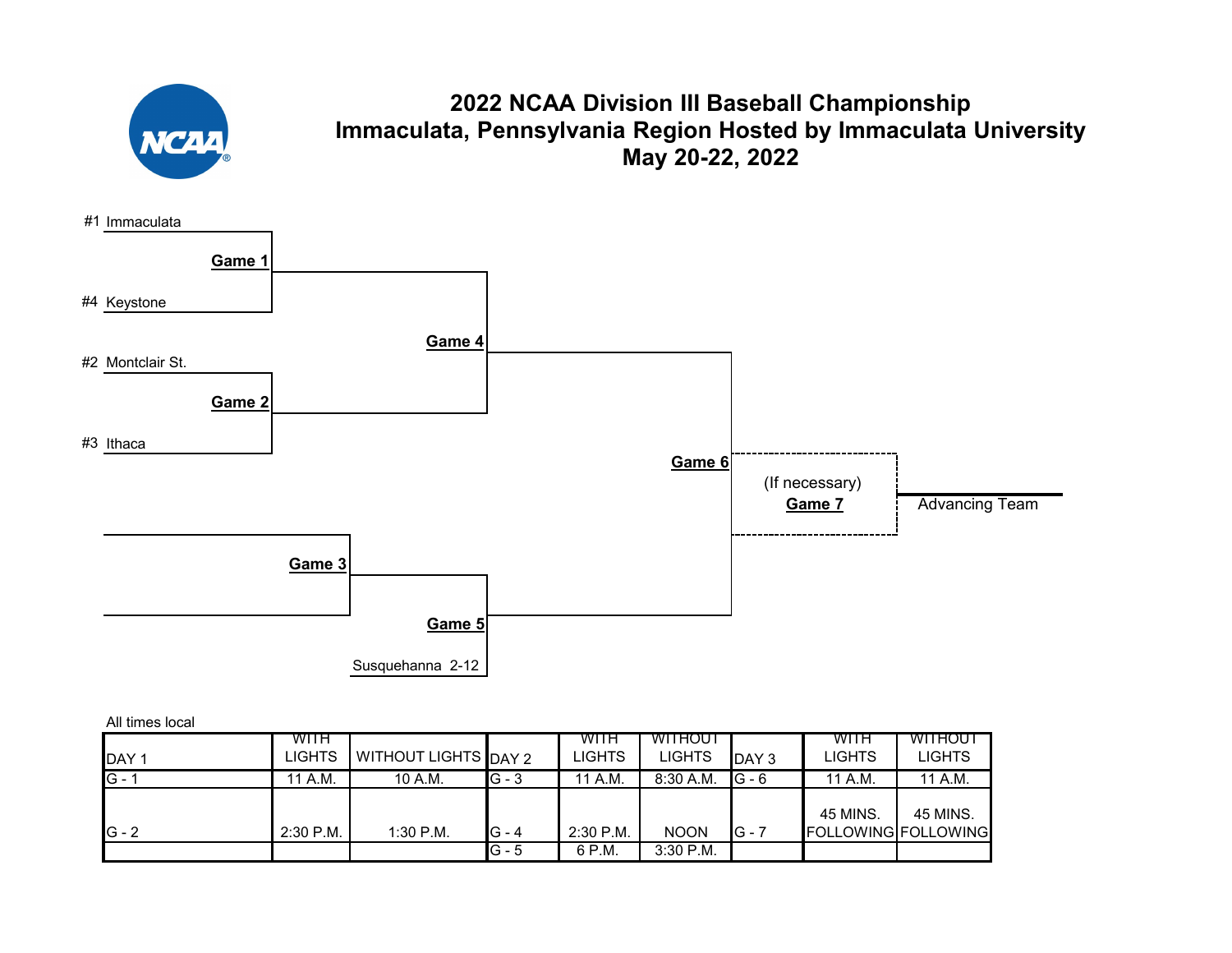

### **2022 NCAA Division III Baseball Championship LaGrange, Georgia Region Hosted by LaGrange College May 20-22, 2022**



All times local

|              | WITH &         |         |                 |                |         |                 |                  |
|--------------|----------------|---------|-----------------|----------------|---------|-----------------|------------------|
|              | <b>WITHOUT</b> |         | <b>WITH</b>     | <b>WITHOUT</b> |         | WITH            | <b>WITHOUT</b>   |
| <b>IDAY1</b> | LIGHTS         | DAY 2   | LIGHTS          | <b>LIGHTS</b>  | DAY 3   | LIGHTS          | LIGHTS           |
| $G -$        | <b>NOON</b>    | $G - 2$ | 11 A.M.         | 10 A.M.        | $G - 4$ | 11 A.M.         | 10 A.M.          |
|              |                |         | <b>FOLLOWIN</b> | 45 MINS.       |         | <b>FOLLOWIN</b> | 45 MINS.         |
|              |                | $G - 3$ | G               | FOLLOWING G-5  |         | G               | <b>FOLLOWING</b> |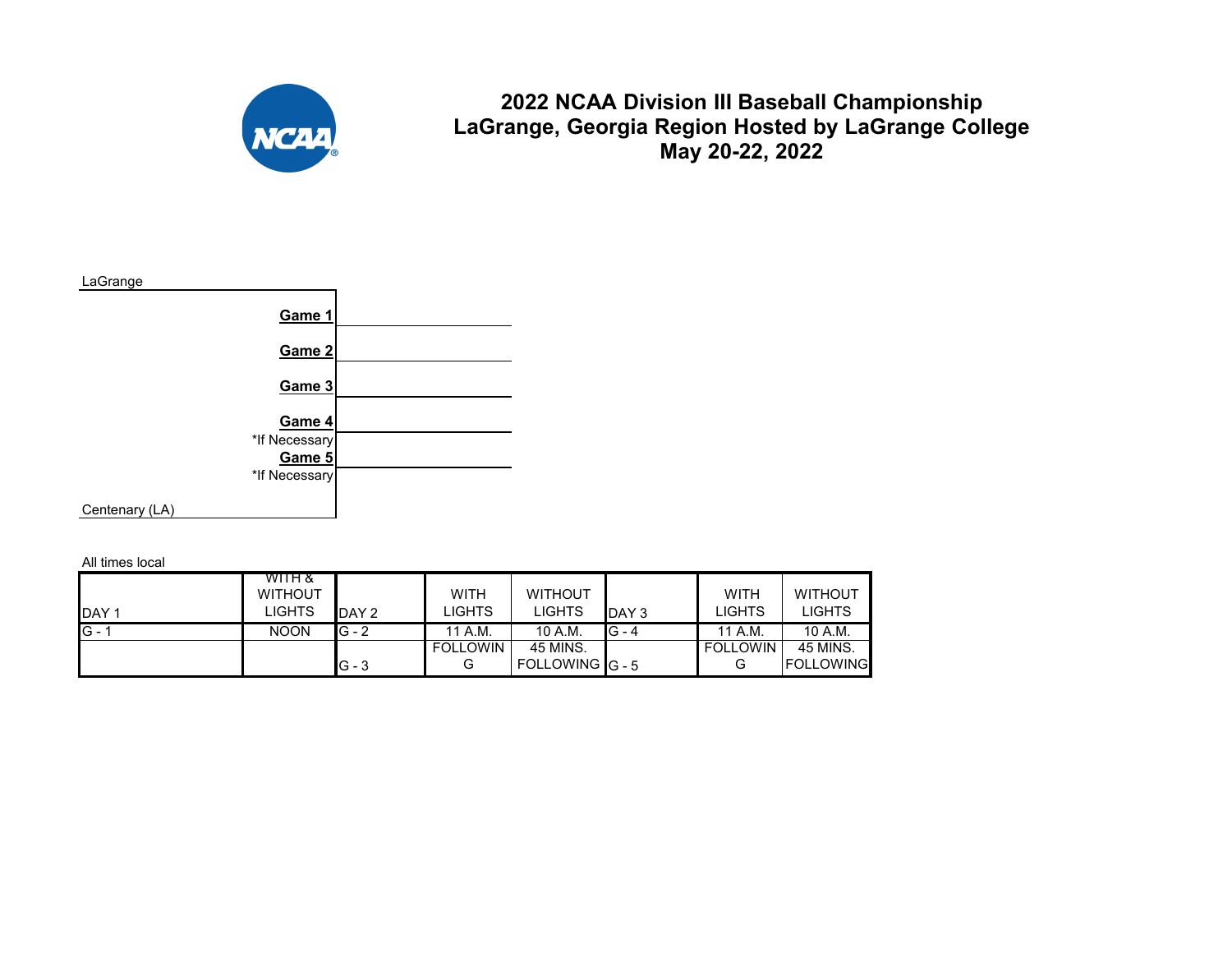

### **2022 NCAA Division III Baseball Championship Annville, Pennslyvania Region Hosted by Lebanon Valley College May 20-22, 2022**



| All times local |  |
|-----------------|--|
|                 |  |

|                  | WITH        | <b>WITHOUT</b> |         | WITH        | <b>WITHOUT</b> |         | WITH            | WITHOUT         |
|------------------|-------------|----------------|---------|-------------|----------------|---------|-----------------|-----------------|
| DAY <sub>1</sub> | LIGHTS      | <b>LIGHTS</b>  | DAY 2   | LIGHTS      | <b>LIGHTS</b>  | DAY 3   | LIGHTS          | LIGHTS          |
| $G -$            | 11 A.M.     | 10 A.M.        | $G - 3$ | 11 A.M.     | $8:30$ A.M.    | $G - 6$ | 11 A.M.         | 11 A.M.         |
|                  |             |                |         |             |                |         | 45 MINS.        | 45 MINS.        |
|                  |             |                |         |             |                |         | <b>FOLLOWIN</b> | <b>FOLLOWIN</b> |
| $G - 2$          | $2:30$ P.M. | 1:30 P.M.      | G - 4   | $2:30$ P.M. | <b>NOON</b>    | $G - 7$ | G               |                 |
|                  |             |                | IG - 5  | 6 P.M.      | $3:30$ P.M.    |         |                 |                 |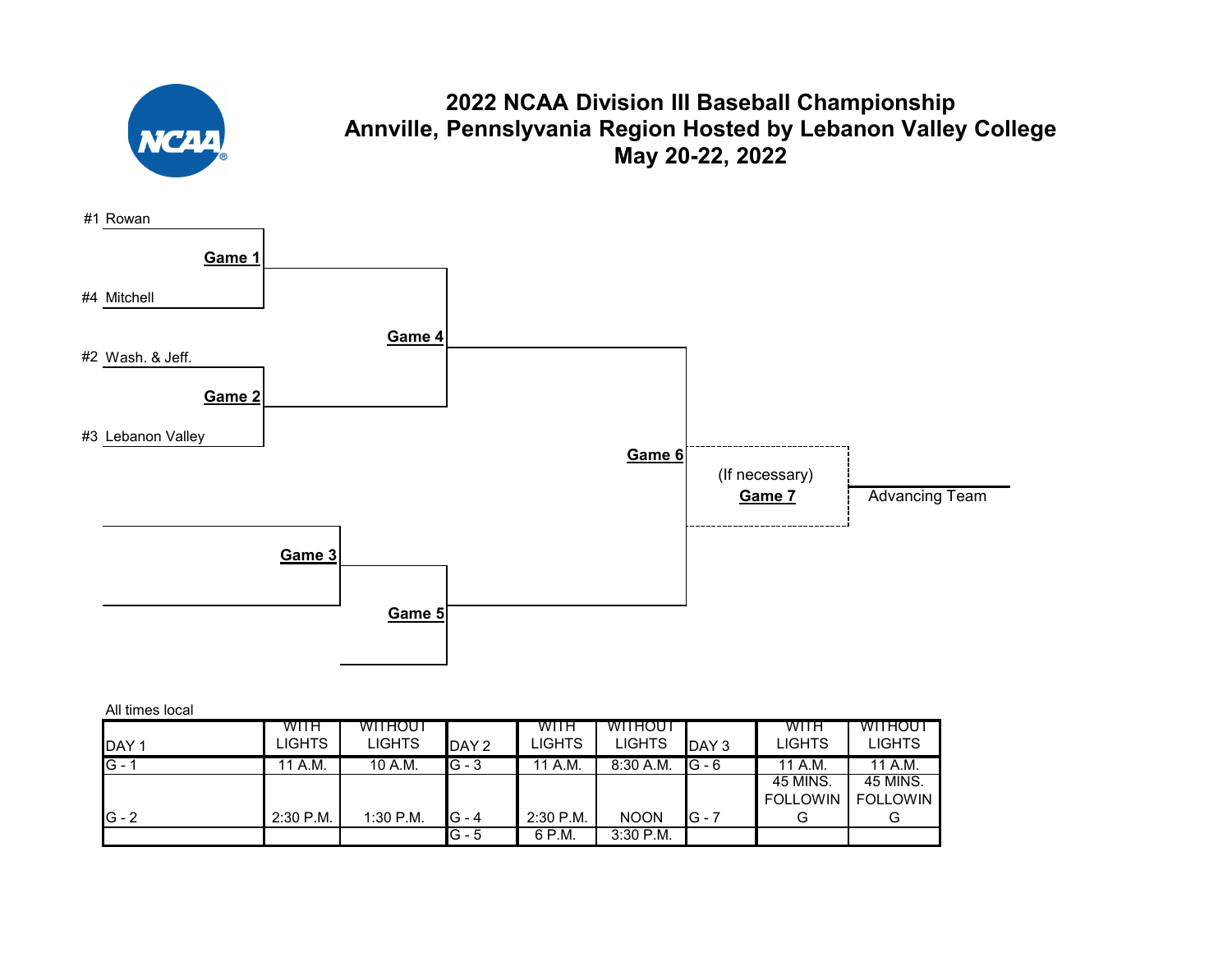

### **2022 NCAA Division III Baseball Championship Lynchburg, Virginia Region Hosted by University of Lynchburg May 20-22, 2022**



| All times local  |             |                       |         |               |                |         |                 |                 |
|------------------|-------------|-----------------------|---------|---------------|----------------|---------|-----------------|-----------------|
|                  | WITH        |                       |         | WITH          | <b>WITHOUT</b> |         | WITH            | <b>WITHOUT</b>  |
| DAY <sub>1</sub> | LIGHTS      | <b>WITHOUT LIGHTS</b> | DAY 2   | <b>LIGHTS</b> | LIGHTS         | DAY 3   | LIGHTS          | <b>LIGHTS</b>   |
| $G - 1$          | 11 A.M.     | 10 A.M.               | $G - 3$ | 11 A.M.       | $8:30$ A.M.    | $G - 6$ | 11 A.M.         | 11 A.M.         |
|                  |             |                       |         |               |                |         | 45 MINS.        | 45 MINS.        |
|                  |             |                       |         |               |                |         | <b>FOLLOWIN</b> | <b>FOLLOWIN</b> |
| $G - 2$          | $2:30$ P.M. | $1:30$ P.M.           | $G - 4$ | $2:30$ P.M.   | <b>NOON</b>    | IG - 7  | G               |                 |
|                  |             |                       | IG - 5  | 6 P.M.        | 3:30 P.M.      |         |                 |                 |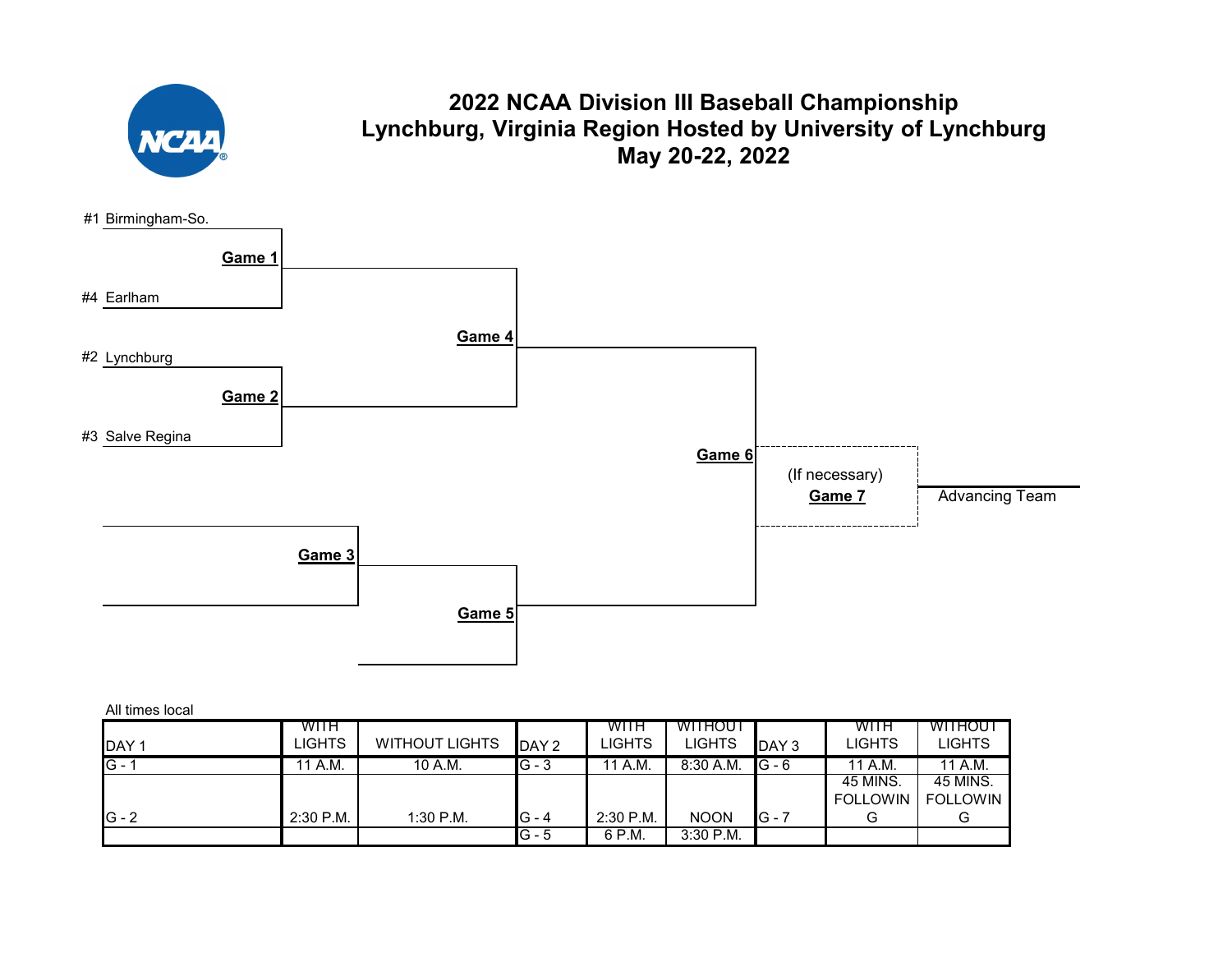

### **2022 NCAA Division III Baseball Championship Marietta, Ohio Region Hosted by Marietta College May 20-22, 2022**



#### All times local

|               |                                         | <b>WITHOUT</b> |                  |                                          | <b>WITHOUT</b> |          | <b>WITH</b>   | <b>IWITHOUT</b> |
|---------------|-----------------------------------------|----------------|------------------|------------------------------------------|----------------|----------|---------------|-----------------|
| <b>IDAY1</b>  | <b>WITH LIGHTS</b>                      | <b>LIGHTS</b>  | DAY <sub>2</sub> | <b>WITH LIGHTS</b>                       | <b>LIGHTS</b>  | DAY 3    | <b>LIGHTS</b> | LIGHTS          |
| <b>IG</b> - 1 | 11 A.M.                                 | 10 A.M.        | $G - 3$          | 11 A.M.                                  | 10 A.M.        | $IG - 5$ | <b>NOON</b>   | <b>NOON</b>     |
| $IG - 2$      | 45 MINS.<br>FOLLOWING   FOLLOWING G - 4 | 45 MINS.       |                  | 45 MINS.<br><b>FOLLOWING   FOLLOWING</b> | 45 MINS.       |          |               |                 |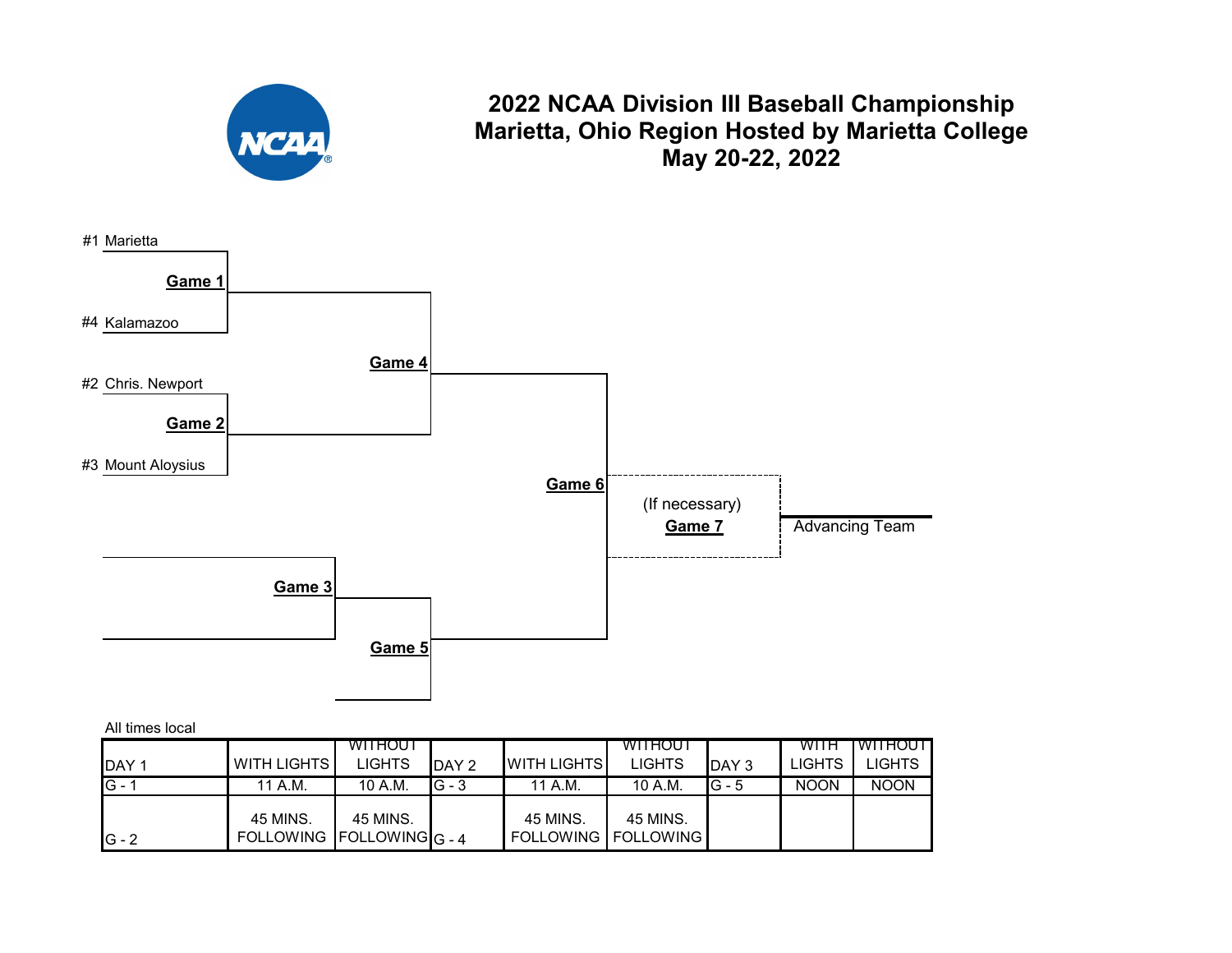

# **2022 NCAA Division III Baseball Championship Rochester, New York Region Hosted by University of Rochester May 20-22, 2022**



|                  | <b>WITH</b><br>LIGHTS | <b>WITHOUT</b><br><b>LIGHTS</b> |         | WITH<br><b>LIGHTS</b> | <b>WITHOUT</b><br><b>LIGHTS</b> |                 | WITH<br><b>LIGHTS</b> | WITHOUT<br><b>LIGHTS</b>   |
|------------------|-----------------------|---------------------------------|---------|-----------------------|---------------------------------|-----------------|-----------------------|----------------------------|
| DAY 1<br>$G - 1$ |                       |                                 | DAY 2   |                       |                                 | DAY 3<br>IG - 6 |                       |                            |
|                  | 11 A.M.               | 10 A.M.                         | $G - 3$ | 11 A.M.               | $8:30$ A.M.                     |                 | 11 A.M.               | 11 A.M.                    |
|                  |                       |                                 |         |                       |                                 |                 | 45 MINS.              | 45 MINS.                   |
| $IG - 2$         | 2:30 P.M.             | 1:30 P.M.                       | IG - 4  | 2:30 P.M.             | <b>NOON</b>                     | G - 7           |                       | <b>FOLLOWING FOLLOWING</b> |
|                  |                       |                                 | $G - 5$ | 6 P.M.                | $3:30$ P.M.                     |                 |                       |                            |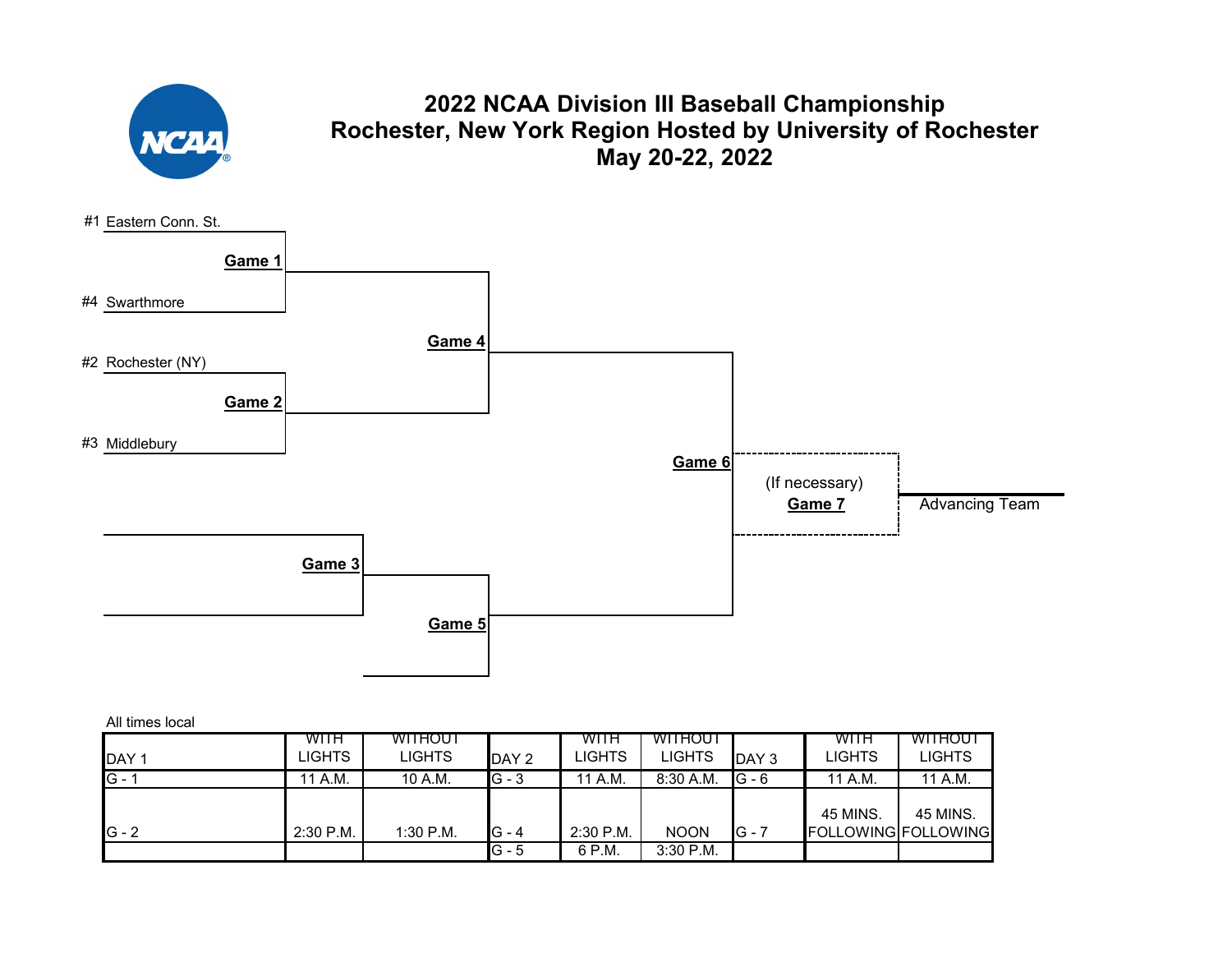

# **2022 NCAA Division III Baseball Championship Winchester, Virginia Region Hosted by Shenandoah University May 20-22, 2022**



| All times local |  |
|-----------------|--|
|                 |  |

|                  | <b>WITH</b> | WITHOUT       |         | <b>WITH</b> | <b>WITHOUT</b> |                  | WITH                       | WITHOUT  |
|------------------|-------------|---------------|---------|-------------|----------------|------------------|----------------------------|----------|
| DAY <sub>1</sub> | LIGHTS.     | <b>LIGHTS</b> | DAY 2   | LIGHTS      | LIGHTS         | DAY <sub>3</sub> | <b>LIGHTS</b>              | LIGHTS   |
| $G -$            | '1 A.M.     | 10 A.M.       | $G - 3$ | 11 A.M.     | $8:30$ A.M.    | $G - 6$          | 11 A.M.                    | 11 A.M.  |
|                  |             |               |         |             |                |                  |                            |          |
|                  |             |               |         |             |                |                  | 45 MINS.                   | 45 MINS. |
| $G - 2$          | $2:30$ P.M. | $1:30$ P.M.   | $G - 4$ | $2:30$ P.M. | <b>NOON</b>    | $G - 7$          | <b>FOLLOWING FOLLOWING</b> |          |
|                  |             |               | $G - 5$ | 6 P.M.      | $3:30$ P.M.    |                  |                            |          |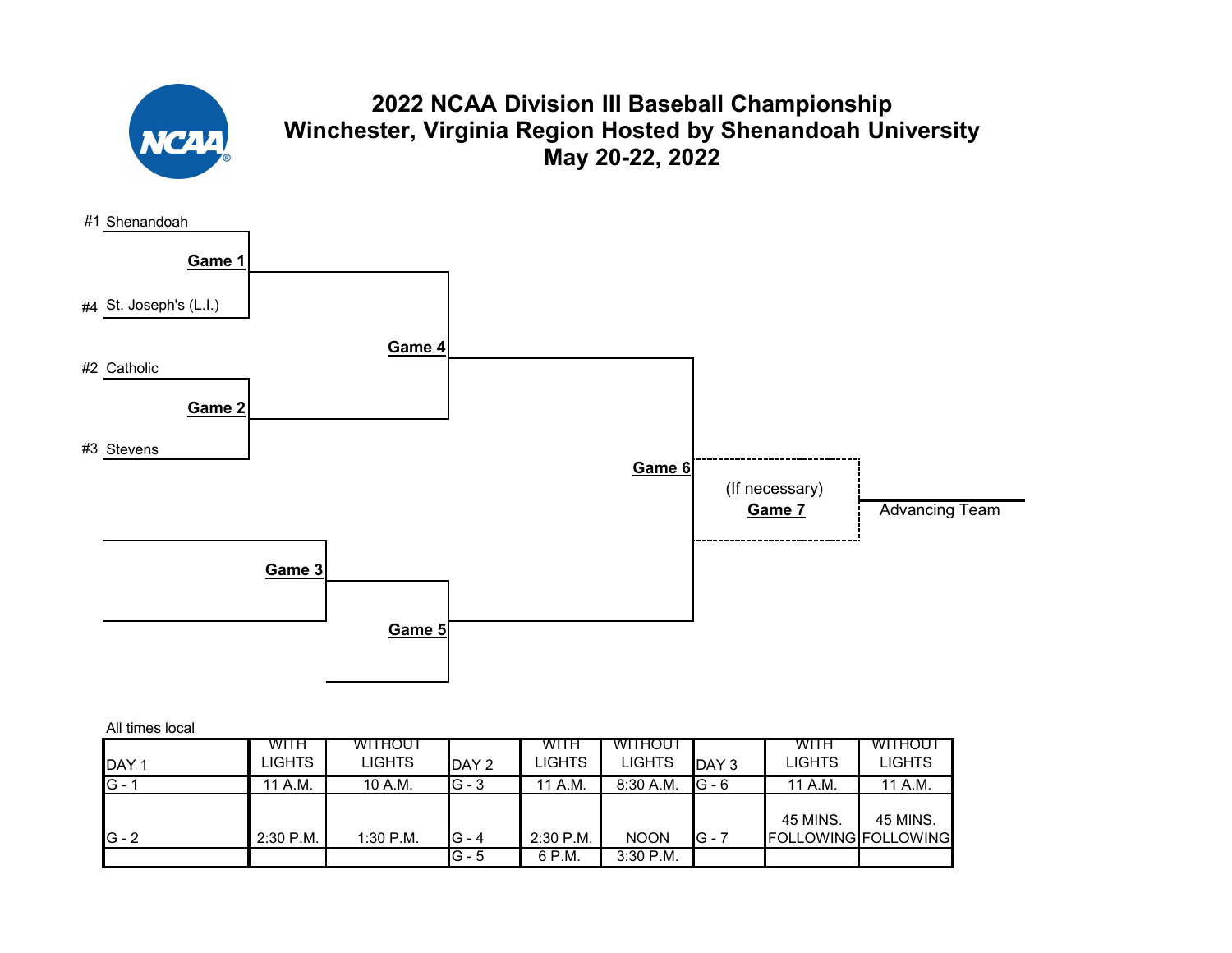

# **2022 NCAA Division III Baseball Championship Brockport, New York Region Hosted by SUNY Brockport May 20-22, 2022**



| <b>IDAY1</b> | WITH<br>LIGHTS I | WITHOUT<br><b>LIGHTS</b> | DAY 2   | <b>WITH</b><br>LIGHTS | <b>WITHOUT</b><br><b>LIGHTS</b> | DAY 3    | WITH<br>LIGHTS                         | <b>WITHOUT</b><br>LIGHTS |
|--------------|------------------|--------------------------|---------|-----------------------|---------------------------------|----------|----------------------------------------|--------------------------|
| $G -$        | 11 A.M.          | 10 A.M.                  | $G - 3$ | 11 A.M.               | $8:30$ A.M.                     | $IG - 6$ | 11 A.M.                                | 11 A.M.                  |
| $IG - 2$     | $2:30$ P.M.      | $1:30$ P.M.              | G - 4   | 2:30 P.M.             | <b>NOON</b>                     | $IG - 7$ | 45 MINS.<br><b>FOLLOWING FOLLOWING</b> | 45 MINS.                 |
|              |                  |                          | G - 5   | 6 P.M.                | $3:30$ P.M.                     |          |                                        |                          |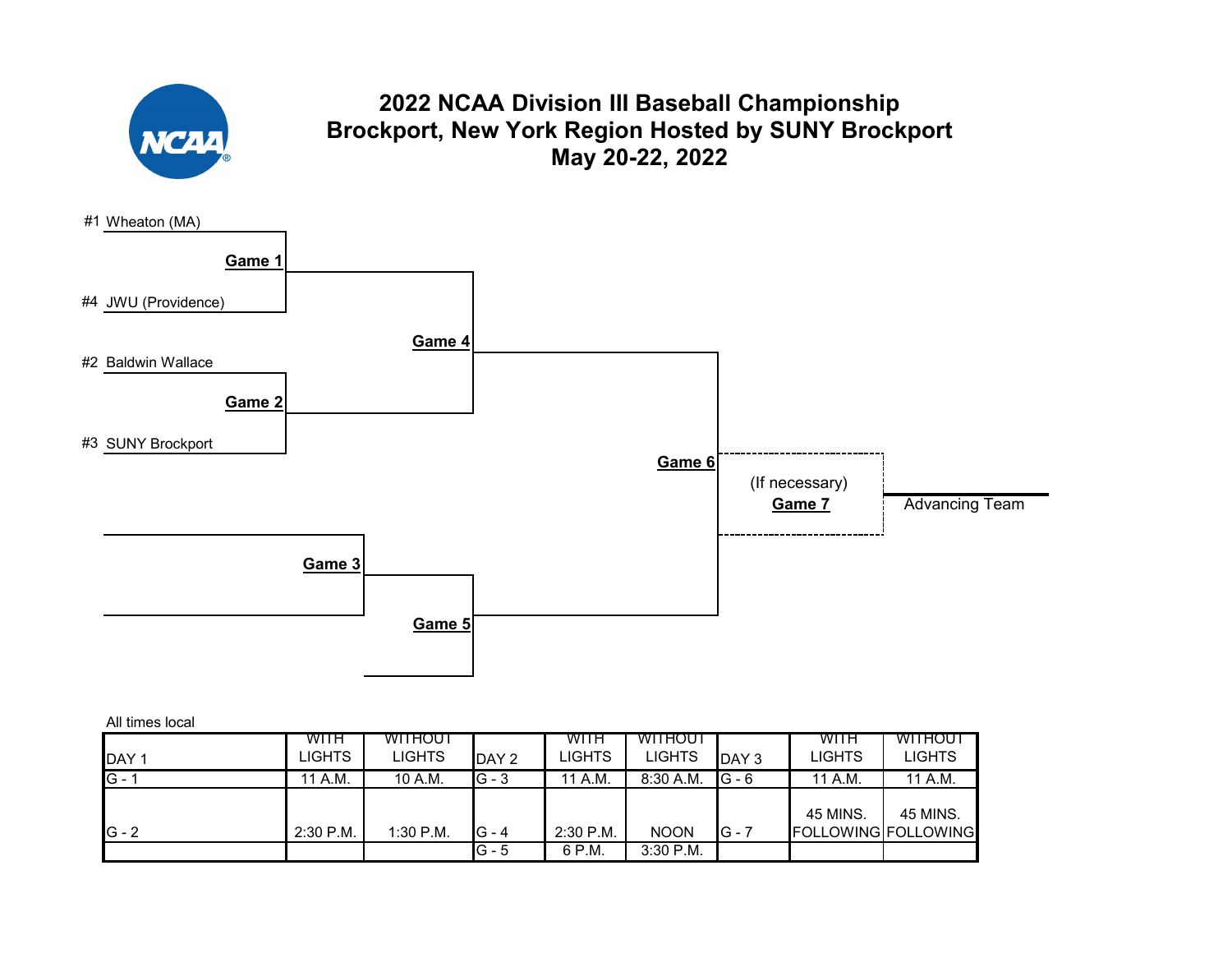

### **2022 NCAA Division III Baseball Championship Cortland, New York Region Hosted by SUNY Cortland May 20-22, 2022**



| DAY <sub>1</sub> | WITH<br>LIGHTS | <b>WITHOUT LIGHTS</b> | DAY 2   | WITH<br>LIGHTS | <b>WITHOUT</b><br>LIGHTS | DAY <sub>3</sub> | <b>WITH</b><br>LIGHTS | WITHOUT<br>LIGHTS          |
|------------------|----------------|-----------------------|---------|----------------|--------------------------|------------------|-----------------------|----------------------------|
| $G -$            | 11 A.M.        | 10 A.M.               | IG - 3  | 11 A.M.        | $8:30$ A.M.              | $IG - 6$         | 11 A.M.               | 11 A.M.                    |
|                  |                |                       |         |                |                          |                  | 45 MINS.              | 45 MINS.                   |
| $G - 2$          | $2:30$ P.M.    | $1:30$ P.M.           | $G - 4$ | $2:30$ P.M.    | <b>NOON</b>              | $G - 7$          |                       | <b>FOLLOWING FOLLOWING</b> |
|                  |                |                       | $G - 5$ | 6 P.M.         | $3:30$ P.M.              |                  |                       |                            |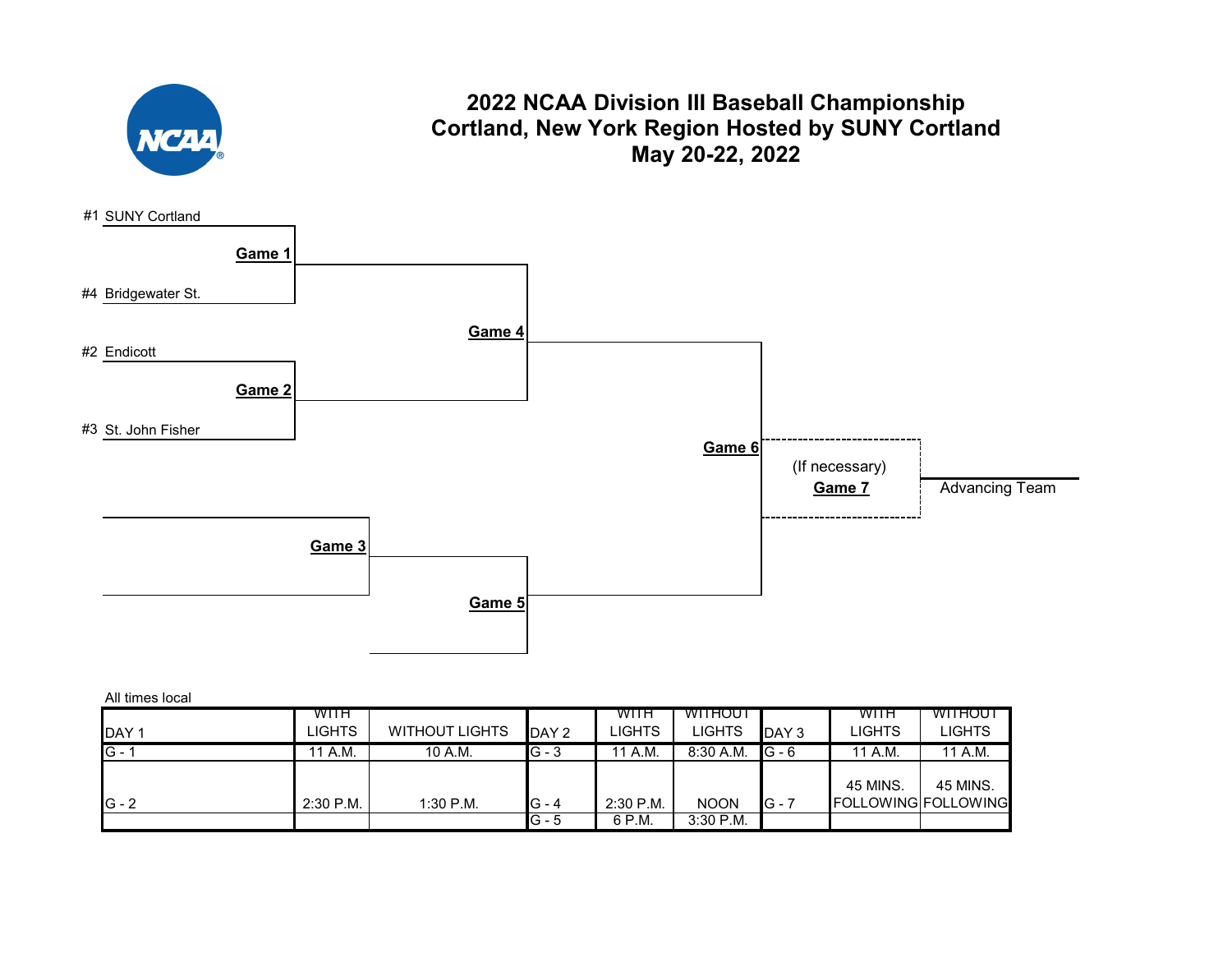

**2022 NCAA Division III Baseball Championship Richardson, Texas Region Hosted by Texas-Dallas May 20-22, 2022**



All times local

| DAY <sub>1</sub> | WITH &<br><b>WITHOUT</b><br><b>LIGHTS</b> | DAY 2   | <b>WITH</b><br>LIGHTS | <b>WITHOUT</b><br><b>LIGHTS</b> | DAY <sub>3</sub> | <b>WITH</b><br><b>LIGHTS</b> | <b>WITHOUT</b><br><b>LIGHTS</b> |
|------------------|-------------------------------------------|---------|-----------------------|---------------------------------|------------------|------------------------------|---------------------------------|
| $G - 1$          | <b>NOON</b>                               | $G - 2$ | 11 A.M.               | 10 A.M.                         | $G - 4$          | 11 A.M.                      | 10 A.M.                         |
|                  |                                           |         | 45 MINS.              |                                 |                  |                              |                                 |
|                  |                                           |         | <b>FOLLOWIN</b>       | 45 MINS.                        |                  | 45 MINS.                     | 45 MINS.                        |
|                  |                                           | $G - 3$ | G                     | FOLLOWING $G - 5$               |                  | <b>FOLLOWING FOLLOWING</b>   |                                 |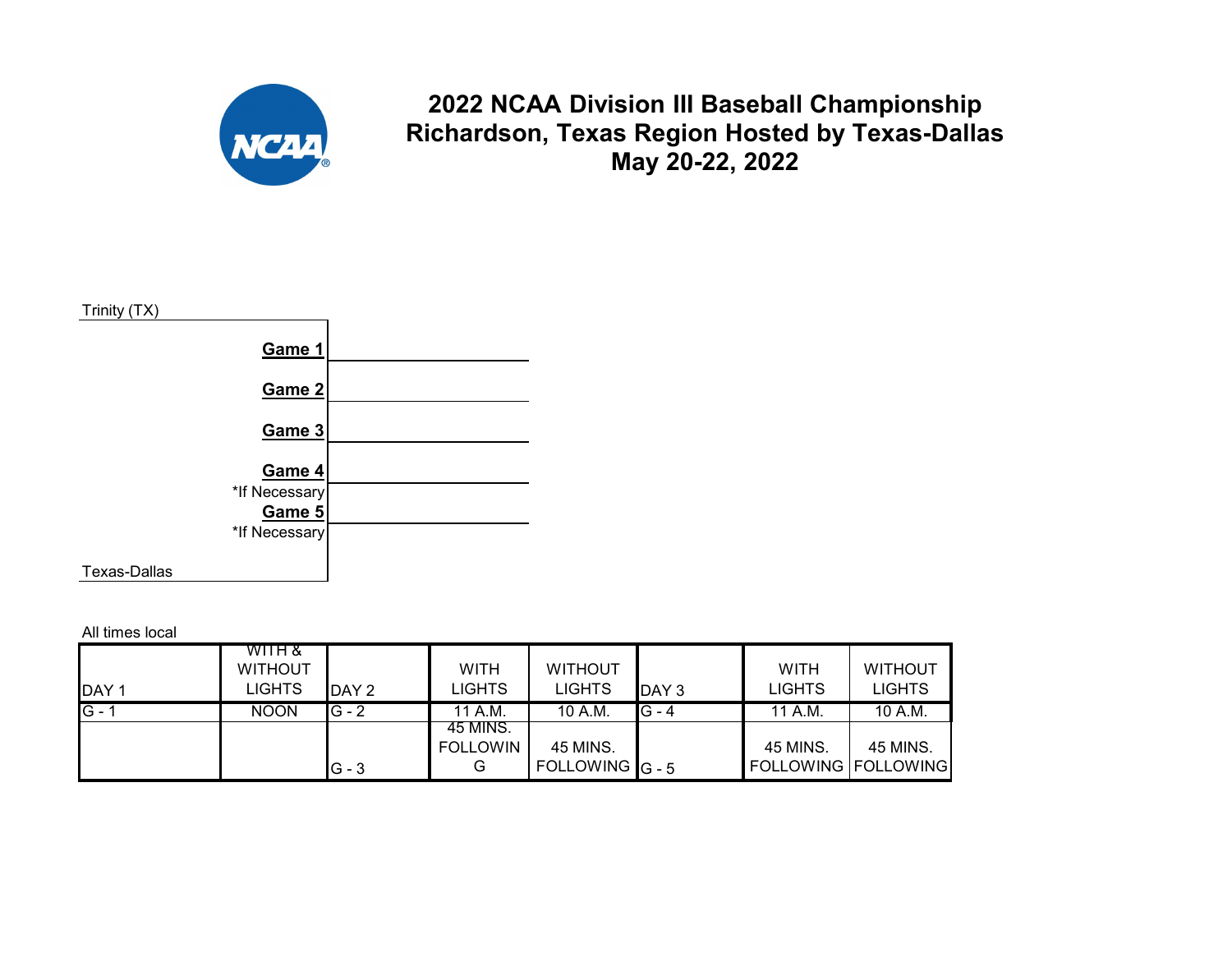

| All times local |  |
|-----------------|--|
|                 |  |

|                  | <b>WITH</b>   |                      |         | WITH      | <b>WITHOUT</b> |         | WITH                       | WITHOUT  |
|------------------|---------------|----------------------|---------|-----------|----------------|---------|----------------------------|----------|
| DAY <sub>1</sub> | <b>LIGHTS</b> | WITHOUT LIGHTS DAY 2 |         | LIGHTS    | <b>LIGHTS</b>  | DAY 3   | LIGHTS                     | LIGHTS   |
| $G -$            | 11 A.M.       | 10 A.M.              | $G - 3$ | 11 A.M.   | $8:30$ A.M.    | $G - 6$ | 11 A.M.                    | 11 A.M.  |
|                  |               |                      |         |           |                |         |                            |          |
|                  |               |                      |         |           |                |         | 45 MINS.                   | 45 MINS. |
| $IG - 2$         | $2:30$ P.M.   | 1:30 P.M.            | G - 4   | 2:30 P.M. | <b>NOON</b>    | IG - 7  | <b>FOLLOWING FOLLOWING</b> |          |
|                  |               |                      | IG - 5  | 6 P.M.    | $3:30$ P.M.    |         |                            |          |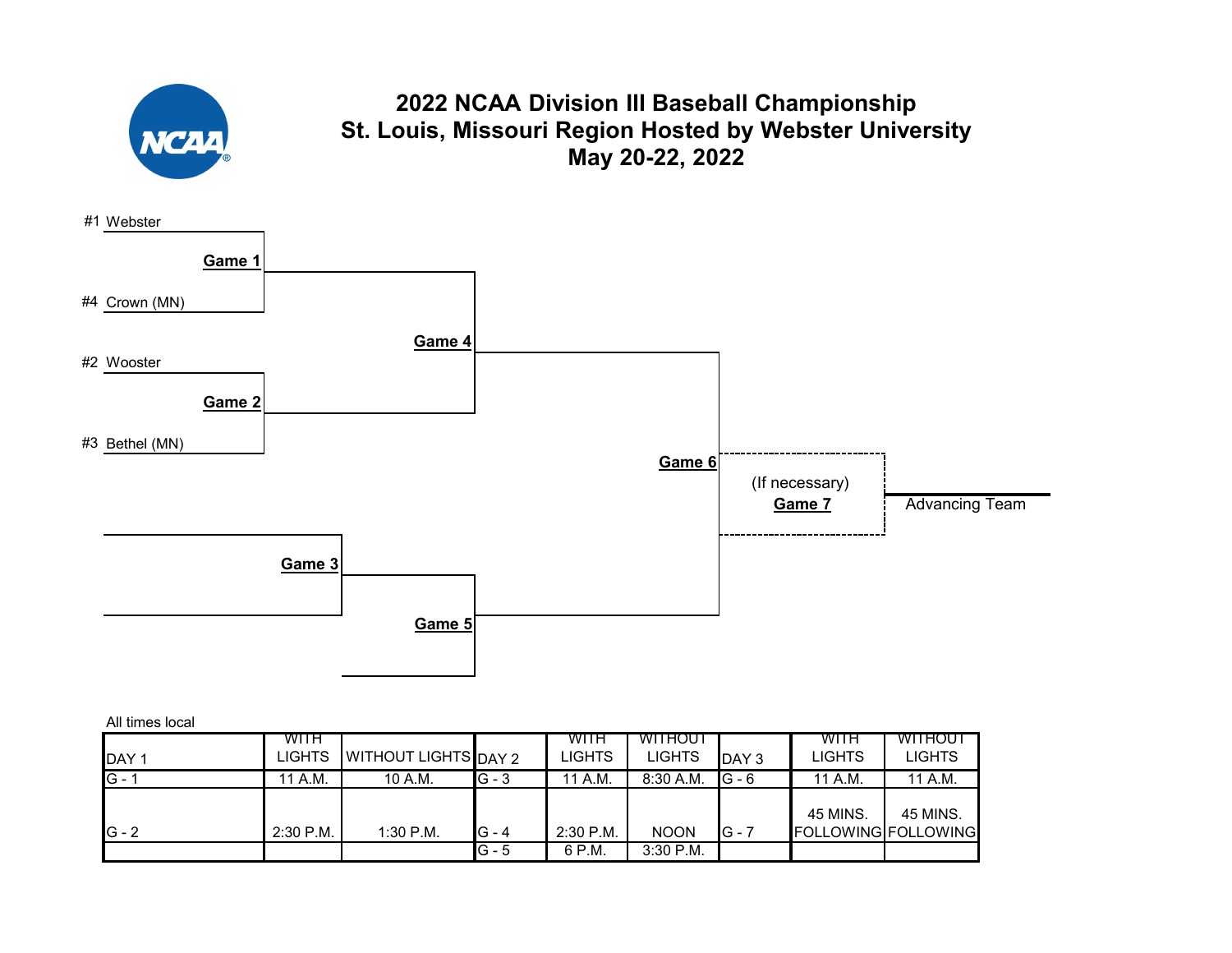

### **2022 NCAA Division III Baseball Championship Stevens Point, Wisconsin Region Hosted by Stevens Point May 20-22, 2022**



|         | WITH        |                       |         | WITH          | WITHOUT     |          | WITH            | WITHOUT         |  |  |  |  |
|---------|-------------|-----------------------|---------|---------------|-------------|----------|-----------------|-----------------|--|--|--|--|
| DAY '   | LIGHTS      | <b>WITHOUT LIGHTS</b> | DAY 2   | <b>LIGHTS</b> | LIGHTS      | DAY 3    | LIGHTS          | LIGHTS          |  |  |  |  |
| $G -$   | 11 A.M.     | 10 A.M.               | $G - 3$ | 11 A.M.       | $8:30$ A.M. | $IG - 6$ | 11 A.M.         | 11 A.M.         |  |  |  |  |
|         |             |                       |         |               |             |          | 45 MINS.        | 45 MINS.        |  |  |  |  |
|         |             |                       |         |               |             |          | <b>FOLLOWIN</b> | <b>FOLLOWIN</b> |  |  |  |  |
| $G - 2$ | $2:30$ P.M. | $1:30$ P.M.           | $G - 4$ | $2:30$ P.M.   | <b>NOON</b> | $IG -$   | G               |                 |  |  |  |  |
|         |             |                       | G - 5   | 6 P.M.        | $3:30$ P.M. |          |                 |                 |  |  |  |  |